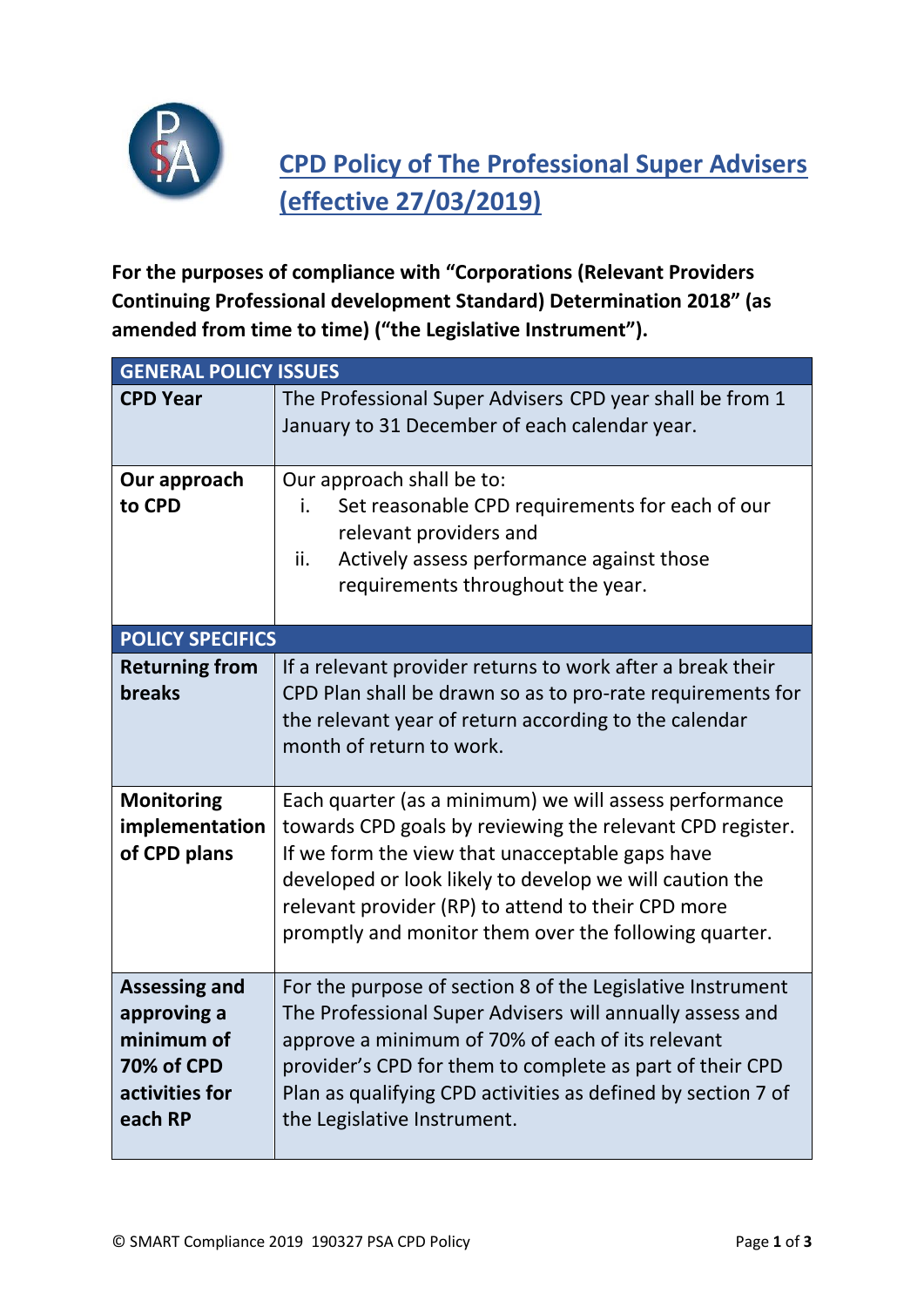| <b>Ensuring</b><br>completion of<br>these CPD<br>activities by<br>each RP                                                     | The Professional Super Advisers regularly (at least<br>quarterly) assesses completion of CPD activities in pursuit<br>of each of its relevant provider's CPD Plans.                                                                                                                                      |
|-------------------------------------------------------------------------------------------------------------------------------|----------------------------------------------------------------------------------------------------------------------------------------------------------------------------------------------------------------------------------------------------------------------------------------------------------|
| <b>Checking</b><br>compliance<br>with CPD Policy<br>and the<br>Legislative<br><b>Instrument</b>                               | Each year The Professional Super Advisers will assess this<br>CPD Policy document and determine the extent to which it<br>is complying with the Legislative Instrument.                                                                                                                                  |
| <b>Recording and</b><br>maintaining<br>evidence of<br>completion of<br>and outcomes<br>of qualifying<br><b>CPD activities</b> | The Professional Super Advisers will record and maintain<br>evidence of completion of, and the outcomes of, qualifying<br>CPD activities.<br>In addition all non-qualifying CPD activities will also be<br>tracked and reviewed.                                                                         |
| <b>Ensuring all</b><br>records<br>required are<br>completed and<br>maintained                                                 | The Professional Super Advisers will ensure that records<br>required by this legislative instrument are completed and<br>maintained.<br>Those records shall be:<br>1. Details of all CPD assessments<br>2. All CPD Plans<br>3. Details of all CPD activities                                             |
| <b>Publication of</b><br>our CPD Policy                                                                                       | The Professional Super Advisers will publish a copy of its<br>CPD on any website that it operates or maintains as part of<br>The Professional Super Advisers business.<br>The Professional Super Advisers will also ensure that all of<br>its RPs have access to a copy of this CPD Policy at all times. |